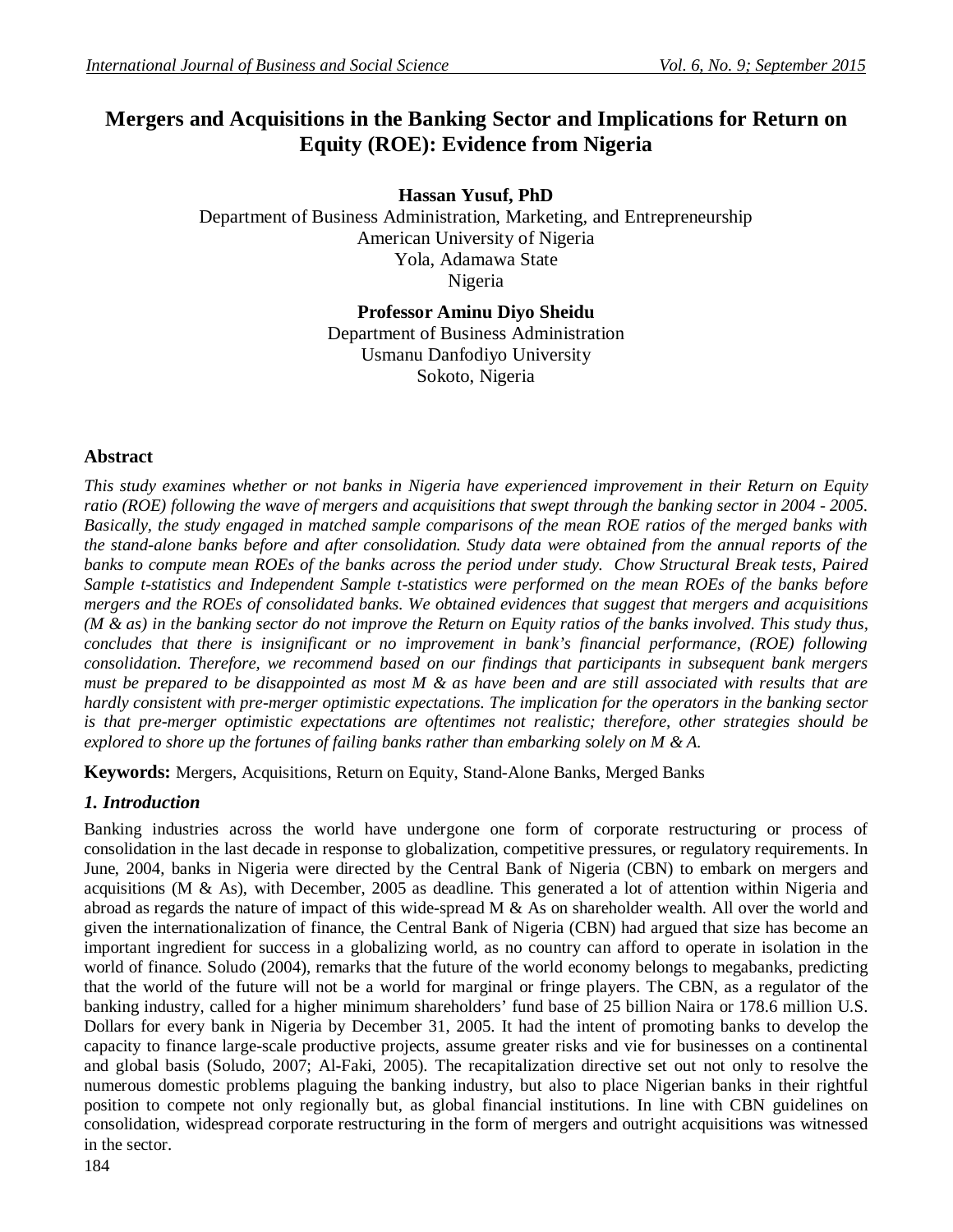Considering the important role banking sector plays in any nation's economy and the implications restructuring in the sector usually have on the entire economy, an assessment of the financial performance of these mergers and acquisitions is necessary and worthwhile. More so, the evaluation of the performance of mergers and acquisitions in the banking sector is still inconclusive around the world (Neffati, et al*.*, 2011; Bloch, 2008; Jemison and Sitk in, 1986). In view of the open and ongoing debate as regards bank M  $\&$  A performance around the world, the findings of this endeavor would go a long way to enrich the M&A literature. To achieve our objective, the banks are classified into two groups: 'control' and 'target'. The control group is made up of banks that do not engage in any form of M&A to satisfy the recapitalization directive, while the target group consists of banks that were involved in M&A during the recapitalization exercise. Against this background, the study is undertaken within the context of the following hypothesis:

 $H_{01}$ : There is no positive correlation between bank M & A and Return on Equity (ROE) of the banks involved.

- $H_{02}$ : Consolidation does not have positive relationship with the ROE of the control-group banks.
- $H_{03a}$ : There is no significant difference between the ROE of the target group banks and the control group banks before mergers.
- H03b: There is no significant difference between the ROE of the target group banks and the control-group banks after mergers.

### *2. Literature Review*

Mergers and acquisitions are indeed important corporate decisions with considerable long-term effects on companies involved (Awdeh and El-Moussawi, 2011). A merger, according to DePamphilis, (2011), is the combination of two or more firms in which all but one legally cease to exist, and the combined organization continues under the original name of the surviving firm. Whereas, Pervinen (2003) views acquisition as the absorption of one firm by another in which the resulting firm maintains the identity of the acquiring company. However, the dominant view in existing literature is that merger and acquisition are considered and treated as a single business phenomenon. Merger and acquisition is a highly researched phenomenon in strategy and Strategic Management. This has led to the emergence of several theories that attempt to explain the motives or rationales for banks' involvement in mergers and acquisitions. Pilloff (1996), has asserted that the primary reason for mergers and acquisitions is synergy, that is, performance improvement following M&A. Generally, ways through which performance could be improved by M  $\&$  As range from transfer of superior or complimentary management skills, elimination of redundant facilities and personnel, to consolidation of technologies, and combination of fragmented market shares separately held by each firm before the merger. Similarly, Awdeh and El-Moussawi, (2011) reiterate that M&As may achieve for the firm, including banks growth in both size and value, revenues and profits through reduction of costs, enhanced market power, reduction of earnings volatility, and economies of scale and scope.

According to Awdeh and El-Moussawi (2011), Gelos and Roldos (2004) and Shih (2003), market forces prompt M&A operations in developed economies, while regulatory authorities play a major role in bank consolidations in developing countries. They explicate further that regulatory authorities encourage, and even sometimes, enforce bank consolidation in an attempt to reduce the risk of bank failures and curtail the costs (both financial and social costs) of bank failures during or after banking crises. Although in theory the result of a merger may sound promising, such positive outcomes are rare across the world going by previous empirical findings, such as Mat Nor, et al., (2008); Akben-Selcuk and Altiok-Yilmaz, (2011); Saleh (2010); Lang and Welzel (1999). Amongst others, they have all concluded that M & As have failed to improve the financial performance of banks. According to Selden and Colvin, (2003), 70% to 80% of all M&As fail; they create no wealth for the shareholders. In their words, most often, they destroy wealth. Nevertheless, some empirical findings such as those of Sinha et al*.*, (2010); Egger and Hahn (2010); Soemonagoro (2006); Vander Vennet, (1996) and others have reported positive effect of mergers and acquisitions on bank profitability.

### *3. Methodology*

This study evaluates the value creation effects of mergers and acquisitions in the Nigerian banking industry consolidation exercise of 2004/2005. The study is structured as matched-sample comparisons: matching merged banks (target group) with stand-alone or non-merged banks (control group). Essentially, we partly assessed whether or not merged banks outperformed their stand-alone peers following mergers. The independent variables are the M & As that took place amongst the banks across time.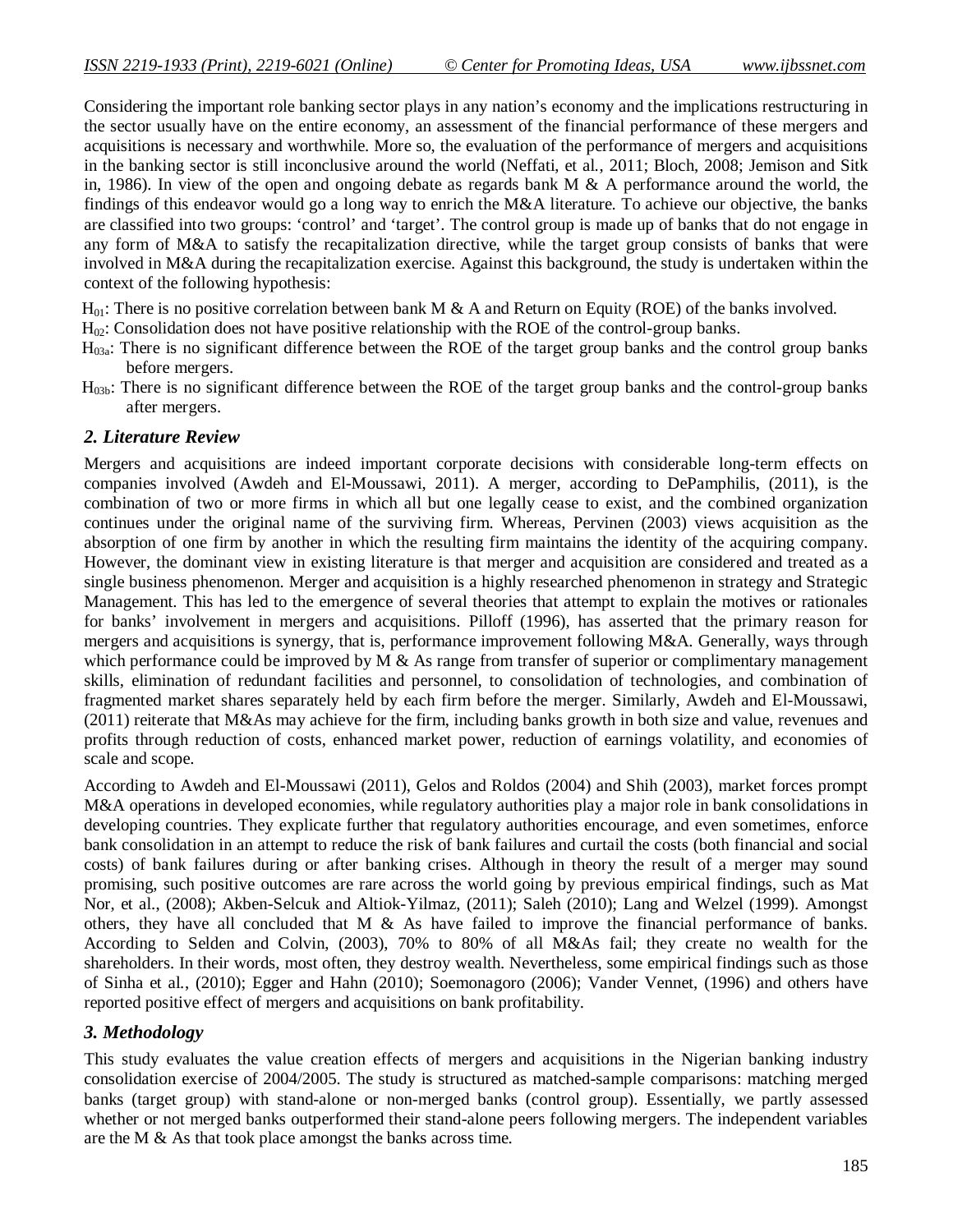The dependent variables are the mean Return on Equity (ROE) of the various banks which are used to evaluate the synergy or financial gains of merged banks. We coded the banks as Merged Bank 1 (MB1), Merged Bank 2 (MB2), etc. and Stand-Alone Bank 1, (SAB1), Stand-Alone Bank 2 (SAB2) etc. to ensure the anonymity of the banks and also guide against any possible implications our findings may have on investors' confidence and perhaps, customer loyalty to specific banks. The study population is made up of all the 25 banks that emerged following consolidation, although the number has gone down to 24 due to the merger of Stanbic Bank and IBTC Chartered Bank in late 2008.

### **3.1Data Source**

The data for this study were obtained from the audited annual financial reports and accounts of 89 preconsolidation banks three years before mergers (2002-2004), and the 24 consolidated banks three years after mergers (2006-2008). These financial reports were mainly obtained from Research & Data Services Limited, (REDASEL), Lagos, the publisher of a reference source on Nigeria's financial and commercial sectors, "The Nigerian Banking, Finance & Commerce (NBFC). Information were extracted from these audited financial reports to calculate the mean Return On Owners' Equity, (ROE) before and after M&As. ROE was obtained by:

$$
ROE = \frac{Net ProfitAfterTax}{OwnersEquity} \quad X \, 100 \ldots \ldots \ldots \ldots \ldots \ldots \tag{1}
$$

### **3.2 Analysis Techniques**

### **3.2.1 Chow Test for Structural Break**

The Chow Test for Structural Break was performed to test for a structural break in performance (ROE) following mergers. In the first case, there was just a single regression line to fit the data points (scatter plot). In the second case, where a structural break was anticipated, there were two separate models. This suggested that model 1 applied before the structural break at time t (before M&A), and model 2 applied after the structural break (i.e. after M&A).

The model is:

$$
y_t = f(t) + \varepsilon \quad \dots \quad \dots \quad \dots \quad \dots \quad \dots \quad \dots \quad \dots \quad \dots \quad \dots \quad (2)
$$

Where

yts are the Return on Owners Equity (ROE) ratio.

t is the time(year). Specifically,

We test the hypothesis;

$$
H_{01}: \alpha_1 = \alpha_2
$$
  
H<sub>02</sub>  $\beta_1 = \beta_2$ 

 $H_{02:}$   $\beta_1 = \beta_2$ 

Where  $\alpha_1 = \text{ the intercept (before M&A)}$ 

 $\alpha_2$  = The intercept (after M&A)

 $\beta_1$  = Slope (rate of change before M&A)

 $\beta_2$  = Slope (rate of change after M&A)

 $\epsilon$  = Error term

The Residual Sum of squares for the combined model, the pre-merger and the post-merger models are:  $RSS_{c}$ .  $RSS<sub>1</sub>$  and  $RSS<sub>2</sub>$  respectively.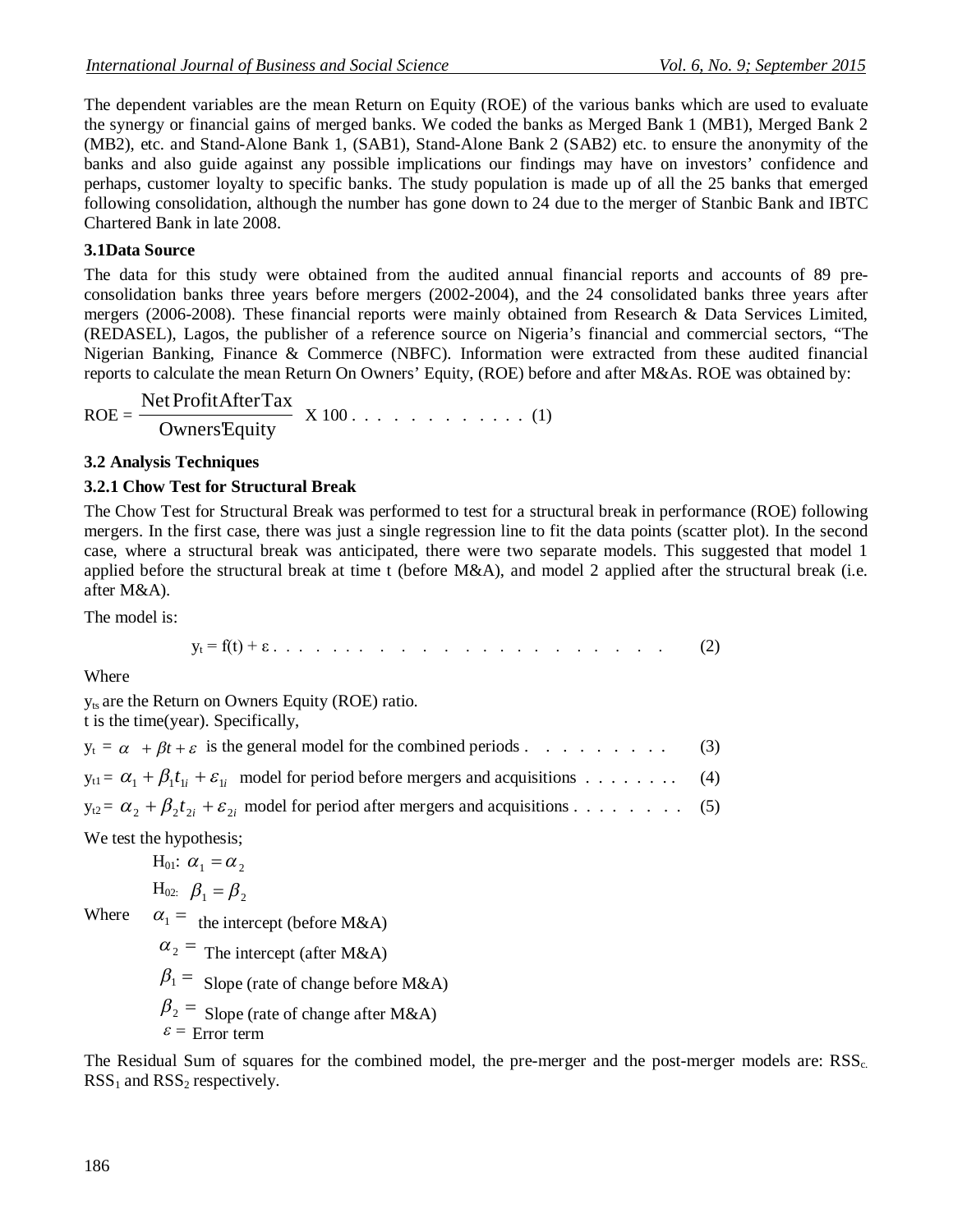So that the F-statistic is given as:

$$
F = \frac{RSS_c - (RSS_1 + RSS_2)/k}{RSS_b + RSS_a/n - 2k}
$$
 (6)

The test statistic follows the F-distribution with *k* and  $N_1 + N_2 - 2k$  degrees of freedom.

 $RSS_{c}$  residual sum of squares (error sum of squares) for the data.

 $RSS_b$  = residual sum of squares (error sum of squares) before M&A.

 $RSS<sub>a</sub> = residual sum of squares (error sum of squares) after M&A.$ 

k = number of parameters ( $\alpha$  and  $\beta$ ) will be 2.

 $N_b$  = number of years before structural break.

 $N_a$  = number of years after structural break.

#### **3.2.2 t-Statistic**

For a matched-sample comparison, the *t-statistic* was performed to compare the mean ROE of the target group to that of the control group before and after consolidation to determine which group outperformed the other.

All hypotheses are tested at  $\alpha = 0.05$ , that is, level of significance. The t-test is obtained by:

$$
t_{c} = \frac{\overline{x_1 - x_2}}{\sqrt{s_p^2 \left(\frac{1}{n_1} + \frac{1}{n_2}\right)}}
$$
  
\n
$$
s_1^2 = \frac{\sum (x - \overline{x_1})^2}{n - 1}, \qquad s_2^2 = \frac{\sum (x - \overline{x_2})^2}{n - 1}
$$
  
\nWhere  $s_p^2 = \frac{(n_1 - 1)s_1^2 + (n_2 - 1)s_2^2}{n_1 + n_2 - 2}$   
\n $s_2^1 = \text{Variance of the target group}$   
\n $s_2^2 = \text{Variance of the control group}$ 

 $x_1$  = Mean performance of the target group

 $x_2$  = Mean Performance of the control group

- $n_1$  = Number of banks in the target group
- $n_2$  = Number of banks in the control group
- $\frac{2}{p}$  =  $s_p^2$  = Pooled variance of both groups

 $t_c$  = t value calculated,

 $\overline{a}$ 

Decision rule: Reject H<sub>0</sub> if  $t_c \geq t^{\alpha} n_1 + n_2 - 2$ 

#### *4.0 Results and Discussions*

#### **4.1 Chow Tests for Structural Break**

Employing E-Views Vol.6 econometric software for statistical analysis), Chow structural break test was performed to test the hypothesis  $H_{01}$  (There is no positive correlation between bank M&A and Return on Equity (ROE) of the banks involved) at 5% level of significance. Rule: Reject H<sub>01</sub> if  $F_c \ge F_{\alpha(V1,V2)}$ , or P < 0.05. The results are presented on Table 1. Table 1 reveals that none of the banks in the target group met the decision rule; hence we do not have enough evidence to reject  $H_{01}$ . This implies that there is no change in the Return on Equity of the target group banks after mergers; that is, structural stability exists.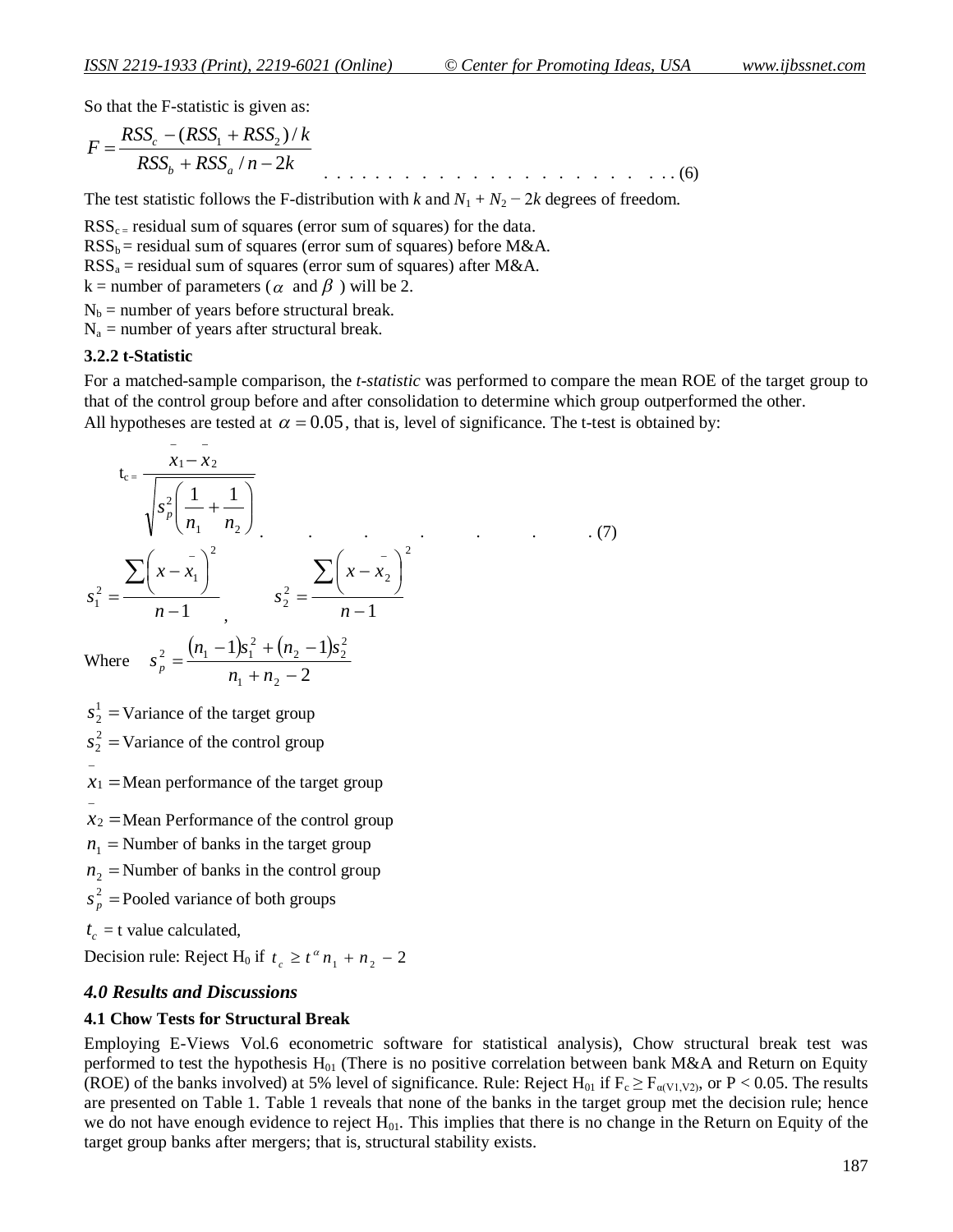Chow test for structural break was also performed to test  $H_{02}$ : Consolidation does not have positive relationship with the ROE of the control-group banks, with the Decision Rule: Reject H<sub>02</sub> if  $F_c \geq F_{\alpha(V1,V2)}$ ; that is, reject H<sub>02</sub> if the value of  $F_{\text{computed}}$  is greater than or equal to the value of  $F_{(2,2)}$  on the  $F_{\text{table}}$  or Probability of P < 0.05. The results obtained from this test is thus, presented on Table 2. Table 2 summarizes the results of Chow structural break test performed on ROE for the control group banks. The results also indicate that we do not reject  $H_{02}$ , implying that there is no difference between the ROE of the control group banks after mergers. The evidence suggests that their performance did not improve after mergers.

### **4.2 t - Statistic**

Using Minitab 17 Statistical Software (2010), a version of statistics package developed at the Pennsylvania State University, we performed Independent Sample t-test to test the hypothesis;  $H_{03a}$ : There is no significant difference between the ROE of the target group banks and the control group banks before mergers, with the Decision Rule: Reject H<sub>03a</sub> if  $t_c > t_{1-\alpha/2, df}$ . That is, reject H<sub>03a</sub> if the value of  $t_{\text{computed}}$  is greater than the  $t_{\text{table}}$  value or Probability of P < 0.05. The results are presented on table 3. Table 3 summarizes the results of the independent sample t-test performed to compare the ROE of the target group banks with that of the control group banks before mergers. The table displays that there was a difference between the ROE of the target group banks and the control of banks before mergers as we reject  $H_{03a}$ . As the average difference reflects, the ROE of the control group is significantly higher (8.40%) than the target group even prior to consolidation. The control group banks outperformed the control group banks before M&A. This probably explains why they remained "Stand-Alone" as there was no pressing need to seek improvements through M&A. As well, Minitab 17 was employed to perform Independent Sample t-test to test the hypothesis;  $H<sub>03b</sub>$ : There is no significant difference between the ROE of the target group banks and the ROE of the control-group banks after mergers, with the Decision Rule: Reject  $H_{03b}$  if  $t_c > t_{1-0/2}$ , *df*. That is, reject  $H_{03b}$  if the value of t<sub>computed</sub> is greater than the t<sub>table</sub> value or Probability of P < 0.05. Table 4 presents the results. Table 4 presents the results of the comparison of the ROE of the target group banks and those of the control group banks and the table shows that there are differences in ROE after mergers as we reject  $H_{03b}$ . As illustrated by the Average Difference on the table, the control group banks outperformed the target group banks in terms of ROE by 4.96%.

### *5.0 Conclusion and Recommendations*

The study examines whether or not the Return on Equity (ROE) improved following the sector-wide bank mergers in Nigeria in 2004/2005. In general, bank mergers and acquisitions have attracted and may continue to attract immense attention from academic scholars, banking practitioners, and the citizenry in the foreseeable future. Based on the evidences obtained, the study concludes that bank mergers do not necessarily give rise to improved financial performance (ROE). This conclusion is consistent with those of prior studies of bank mergers such as Panagiotis and Spyridon (2011), Greece; Kemal (2011), Pakistan; Saleh (2010), Lebanon; Ravichandran, (2010), India; Koetter (2005), Germany; Focarelli et al*.*, (2002), Italy; etc. They have all concluded based on the findings of their individual studies that bank M&As have failed to improve the profitability of banks. In addition, others like Knapp et al*.*, (2005) found that merged banks experienced profitability below the industry average in their study of the profitability of 80 bank mergers in the United States. More interestingly, our conclusion is consistent with those of Joshua (2011) and Ebimobowei and Sophia (2011) who both concluded that the 2004/2005 bank M&As in Nigeria did not improve the profitability of Nigerian banks. Indeed, bank consolidation in Nigeria has not met pre-merger expectations and promises. Banks' management and indeed, regulators cannot take it for granted that positive synergy will be generated and profitability will be enhanced merely by involving in a merger or an acquisition. Lastly, merged banks have fared no better (in terms of ROE) than they perhaps would have, if they had not merged. If voluntary M&As have not enhanced the financial performance (ROE) of most banks as substantial part of the literature has shown, how much more if they are regulation-induced. Based on the study findings, the following recommendations are advanced in the belief that our evidences have implications for banking policy and regulation, banks' management, and future reforms.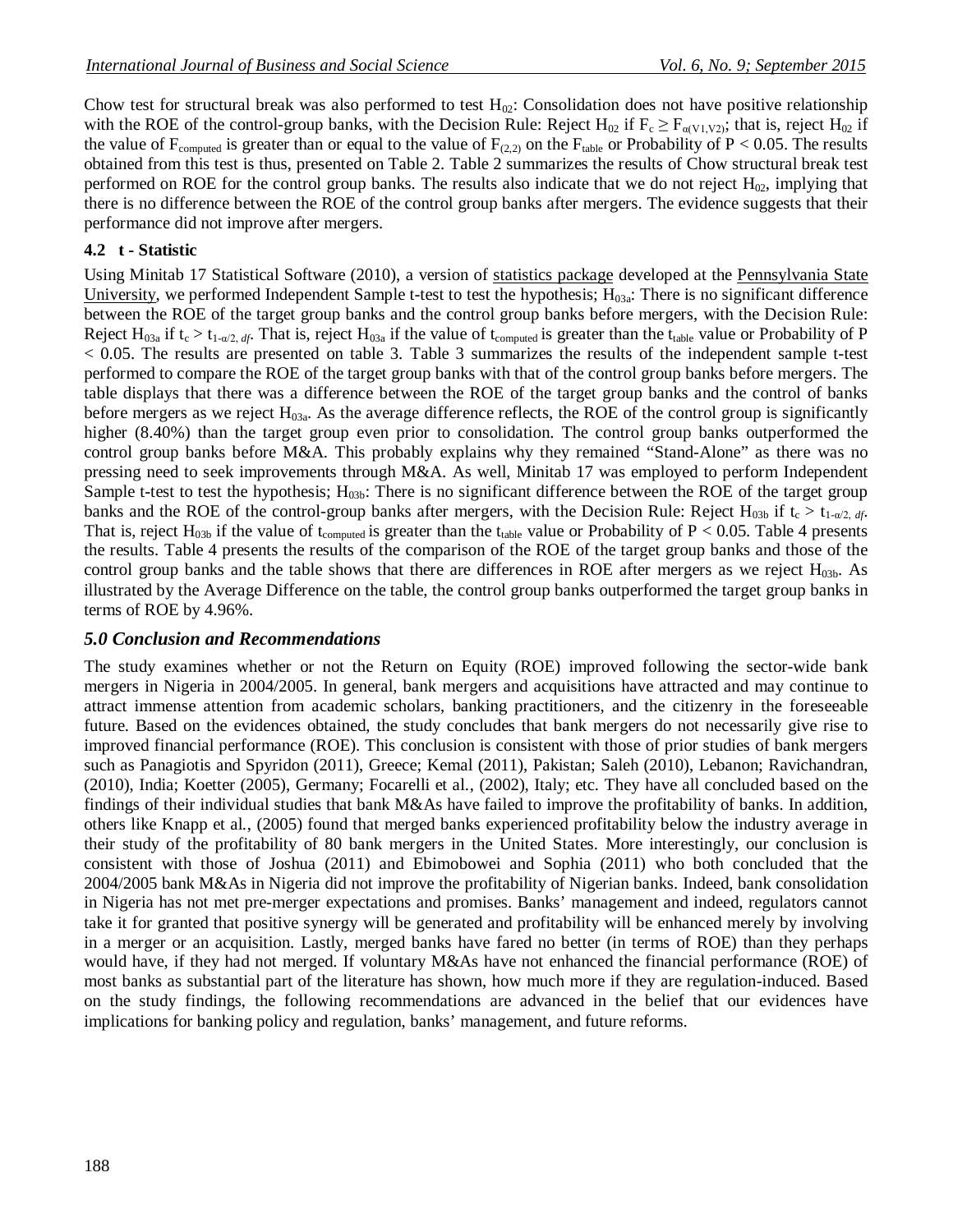- (i) Forcing banks to consolidate by way of mergers and acquisitions as the Central Bank of Nigeria did through its recapitalization/ consolidation directive of 2004/2005 have only raised the shareholder fund of the banks without more importantly improving the financial performance of the banks involved, thus, making further reforms inevitable. To this end, the study recommends that rather than focusing on creating a small number of large banks, banking regulators should create an environment in which the banks could organically grow and thrive on a sustainable basis, without any coercion.
- (ii) Also, the research findings have implications for banks' management. While we acknowledge that the banks mergers of 2004/2005 in Nigeria were mainly forced mergers, a number of voluntary mergers/acquisitions have been recorded afterwards. Therefore, the study draws attention of captains of Nigerian banks to a delusion that has led most prior bank mergers to financial failure. The lure of being 'Too Big to Fail' may sometime be misleading, as the literature has revealed, and confirmed by our evidence. Large size does always lead to improved financial performance. The figures do not just add up automatically. Abstracting from the findings of this study, participants in any future bank mergers must be cautious in optimism as most M& As have been and are still associated with results that are hardly consistent with pre-merger optimistic expectations.

### *References*

- Akben-Selcuk, E. and Altiok-Yilmaz, A. (2011). The Impact of Mergers and Acquisitions on Acquirer Performance: Evidence from Turkey. Business and Economics Journal, Volume: February 2011: BEJ-22,  $1 - 8.1$
- Al-Faki, M. (2005). Bank Consolidation: Challenges to Security Exchange Commission and The Capital Market, A paper presented at the Business Luncheon organised by the Capital Market Solicitors Association at Golden Gate Restaurant, Ikoyi – Lagos on Thursday, June 30, 2005.
- Awdeh, A. and EL-Moussawi, C. (2011). Analysing the Motives and the Outcomes of Bank Mergers. Middle Eastern Finance and Economics,15, 6 – 20.
- DePamphilis, D. M. (2011). Mergers, Acquisitions, and Other Restructuring Activities: An Integrated Approach to Process, Tools, Cases, and Solutions, 6th edition. Elsevier Academic Press.
- Ebimobowei, A. and Sophia, J.M. (2011). Mergers and Acquisitions in the Nigerian Banking Industry: An Explorative Investigation. The Social Sciences, 6(3): 213-220.
- Egger, P.H. and Hahn, F.R. (2010). Endogenous bank mergers and their impact on banking performance: Some evidence from Austria. International Journal of Industrial Organization, Vol.28, 2, 155-166.
- Focarelli, D., Panetta, F. and Salleo, C. (2002). Why do banks merge? Journal of Money, Credit and Banking, 34, 1047–1066.
- Gelos, G. and Roldos, J., (2004). "Consolidation and market structure in emerging market banking systems", Emerging Markets Review, 5, pp. 39-59.
- Jemison, D. B. and Sitkin, S. B., (1986). Acquisitions: the process can be a problem. Harvard Business Review, March-April 1986, Vol.64, No.2: 107-116.
- Joshua, O. (2011). Comparative analysis of the impact of mergers and acquisitions on financial efficiency of banks in Nigeria. Journal of Accounting and Taxation, Vol. 3(1), 1-7, May.
- Kemal, M. U. (2011). Post-Merger Profitability: A Case of Royal Bank of Scotland (RBS). International Journal of Business and Social Science Vol. 2 No. 5; [Special Issue -March 2011].
- Knapp, M., Gart, A., and Becher, D. (2005). Post-Merger Performance of Bank Holding Companies. 1987–1998, The Financial Review 40(4): 549-574.
- Koetter, M. (2005). Evaluating the German Bank Merger Wave. Tjalling C. Koopmans Research Institute Discussion Paper Series nr: 05-16. Online, Available at: http://www.koopmansinstitute,uu.nl (July 2008).
- Lang, G. and Welzel, P. (1999). Mergers among German cooperative banks: A panel-based stochastic frontier analysis. Small Business Economics 13 (4), 273–286.
- Minitab 17 Statistical Software (2010). [Computer software]. State College, PA: Minitab, Inc. (www.minitab.com)
- Panagiotis, L. and Spyridon, R. (2011). The Impact of Mergers and Acquisitions on the Performance of the Greek Banking Sector: An Event Study Approach. May. Accessed Dec. 2011. Available at: http//:www.ccsenet.org/ijef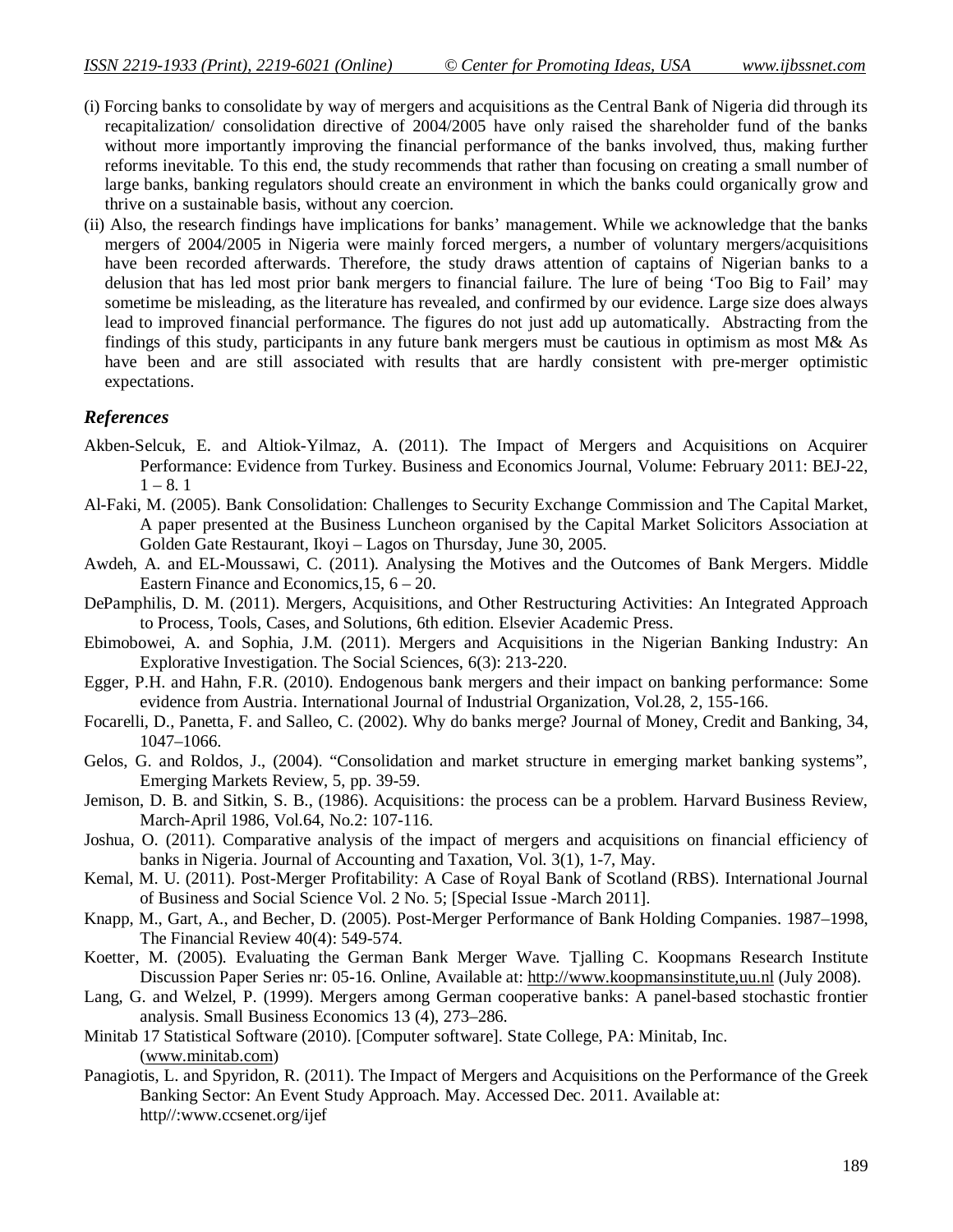- Parvinen, P.M.T. (2003). Towards a Governance Perspective on Mergers and Acquisitions. A Doctoral Dissertations 2003/3, Helsinki University of Technology, Online, available at: http://www.tuta.hut.fi/isib (April 21, 2007).
- Pilloff, S. J. (1996). Performance Changes and Shareholder Wealth Creation Associated with Mergers of Publicly Traded Banking Institutions. Journal of Money, Credit and Banking, 28, 294-310.
- Ravichandran, K., Mat-Nor, F. and Mohd-Said, R. (2010). Market Based Mergers In Indian Banking Institutions. International Research Journal Of Finance And Economics, Issue 37:30-39.
- Rhoades, S.A. (1993). Efficiency Effects of Horizontal (in-market) Bank Mergers. Journal of Banking and Finance, 17, 411-422.
- Rhoades, S.A. (1998). The Efficiency Effects of Bank Mergers: An Overview of Case Studies of Nine Mergers. Journal of Banking and Finance, 22, 273-291.
- Said, R.M., Mat Nor, F., Low, S. and Abdul Rahman, A. (2008). The Efficiency Effects of Mergers and Acquisitions in Malaysian Banking Institutions. Asian Journal of Business and Accounting, 1(1), 47-66.
- Saleh, R. (2010). The Economic & Profitability Impact of Mergers & Acquisitions among Banks in Lebanon. PhD Thesis, International Washington University, Washington, United States.
- Selden, L. and Colvin, G. (2003). M&A Needn't Be a Loser's Game. Harvard Business Review, 81 (6): 70-79.
- Shih, M., (2003). "An investigation into the use of mergers as a solution for the Asian banking sector crisis", The Quarterly Review of Economics and Finance, 43, pp. 31-49.
- Sinha, N., Kaushik, K.P. and Chaudhary, T. (2010). Measuring Post Merger and Acquisition Performance: An Investigation of Select Financial Sector Organizations in India. International Journal of Economics and Finance, Vol. 2, No. 4; November, 190 – 200.
- Soemonagoro, K. (2006), 'Challenging the Performance of a Restructured Indonesian Bank: A Case Study of Bank Mandiri's merger and recapitalization', an unpublished thesis, Swiss German University, Indonesia.
- Soludo, C.C. (2007). The Safety and Soundness of the Banking System. A Press Statement By The Governor of The Central Bank of Nigeria on June 12, 2007.
- Soludo, C.C. (2004). Consolidating the Nigerian Banking Industry To Meet The Development Challenges of The 21<sup>st</sup> Century. An Address Delivered To The Special Meeting Of The Bankers' Committee, Held On July 6, 2004 At The CBN Headquarter, Abuja.
- Vander Vennet, R. (1996). The Effect of Mergers and Acquisitions on The Efficiency And Profitability of EC Credit Institutions. Journal of Banking and Finance 20 (9), 1531– 1558.

### *Appendix*

**Table 1: Results of Chow Test Performed on ROE for the Target Group.**

| $S/N0$ .       | <b>Consolidated Bank</b> | $\mathbf{F}_{\text{computed}}$ | $\mathbf{F}_{table}$ | <b>Probability of F</b> | <b>Decision</b>                     |
|----------------|--------------------------|--------------------------------|----------------------|-------------------------|-------------------------------------|
|                | MB1                      | 5.23                           | 19                   | 0.16                    | Do Not Reject $H_{01}$              |
| $\overline{2}$ | MB2                      | 4.12                           | 19                   | 0.19                    | Do Not Reject H <sub>01</sub>       |
| 3              | MB <sub>3</sub>          | 0.94                           | 19                   | 0.51                    | Do Not Reject H <sub>01</sub>       |
| $\overline{4}$ | MB4                      | 0.12                           | 19                   | 0.88                    | Do Not Reject $H_{01}$              |
| 5              | MB5                      | 0.45                           | 19                   | 0.68                    | $\overline{Do}$ Not Reject $H_{01}$ |
| 6              | MB <sub>6</sub>          | 1.85                           | 19                   | 0.35                    | Do Not Reject $H_{01}$              |
| 7              | MB7                      | 12.92                          | 19                   | 0.071                   | Do Not Reject $H_{01}$              |
| 8              | MB8                      | 8.09                           | 19                   | 0.1                     | $\overline{Do}$ Not Reject $H_{01}$ |
| 9              | MB9                      | 7.73                           | 19                   | 0.11                    | Do Not Reject $H_{01}$              |
| 10             | MB10                     | 0.1                            | 19                   | 0.9                     | Do Not Reject $H_{01}$              |
| 11             | MB11                     | 1.47                           | 19                   | 0.4                     | Do Not Reject $H_{01}$              |
| 12             | <b>MB12</b>              | 1.21                           | 19                   | 0.45                    | Do Not Reject $H_{01}$              |
| 13             | <b>MB13</b>              | 1.69                           | 19                   | 0.37                    | $\overline{Do}$ Not Reject $H_{01}$ |
| 14             | MB14                     | 3.78                           | 19                   | 0.2                     | $\overline{Do}$ Not Reject $H_{01}$ |
| 15             | MB15                     | 4.6                            | 19                   | 0.17                    | Do Not Reject $H_{01}$              |
| 16             | <b>MB16</b>              | 0.011                          | 19                   | 0.98                    | $\overline{Do}$ Not Reject $H_{01}$ |
| 17             | MB17                     | 0.24                           | 19                   | 0.8                     | $\overline{Do}$ Not Reject $H_{01}$ |

Source: Analysis of Survey Data